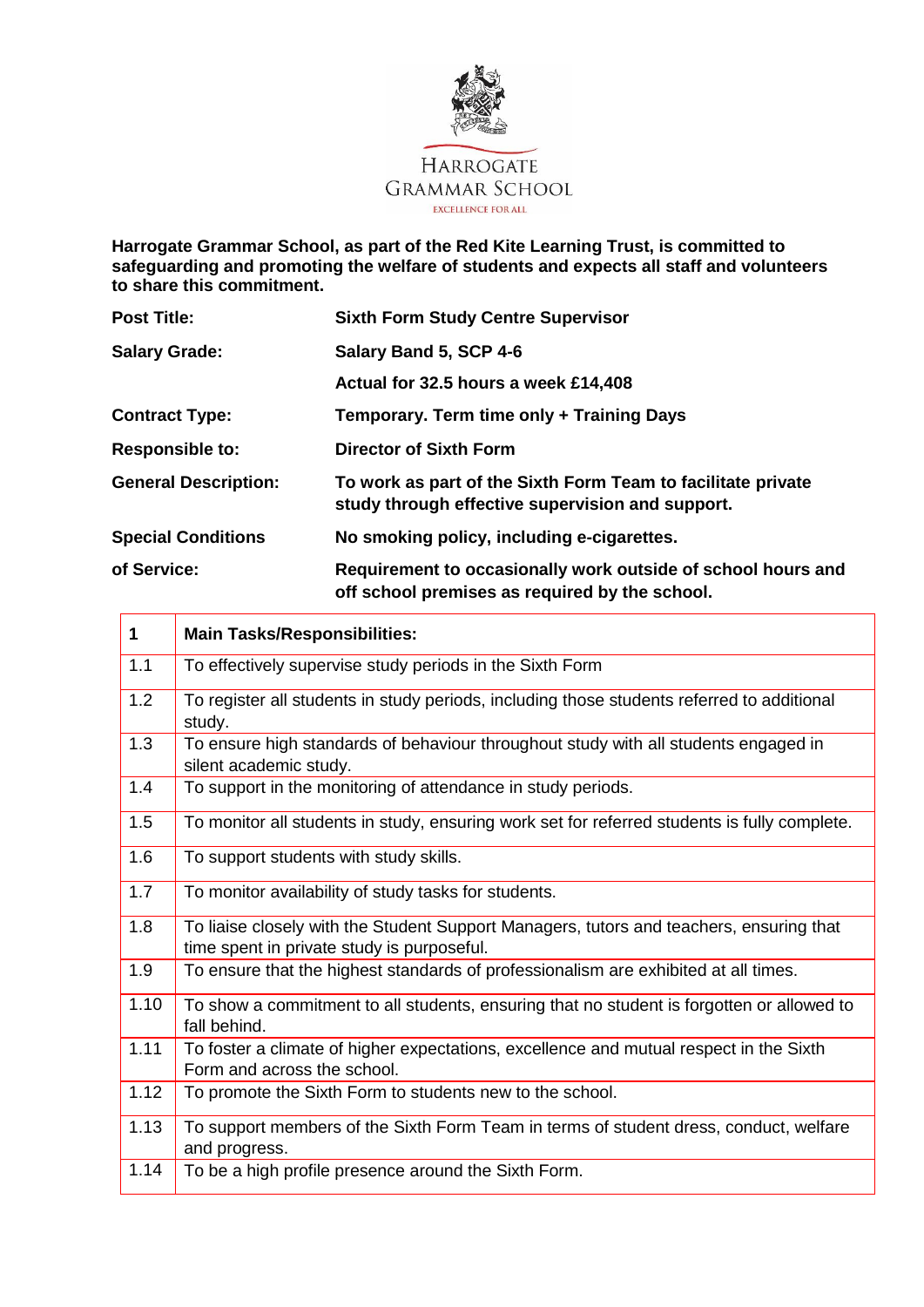| 1.15         | To ensure all child protection and safeguarding policies are implemented appropriately<br>under the direction and guidance of the Designated Safeguarding Lead. |
|--------------|-----------------------------------------------------------------------------------------------------------------------------------------------------------------|
| 1.16         | To carry out exam invigilation during Sixth Form study leave and other duties as required.                                                                      |
| 1.17         | To support with general administration for the Assistant Headteacher - Director of Sixth<br>Form and Student Support Manager.                                   |
| $\mathbf{2}$ | <b>Professional Development</b>                                                                                                                                 |
| 2.1          | To be aware of national developments in schools so that the best practice can be utilised<br>at HGS.                                                            |
|              |                                                                                                                                                                 |
| 3            | <b>Liaison/Communication</b>                                                                                                                                    |
| 3.1          | To liaise effectively with all members of the school, parents and the wider community as<br>required.                                                           |
| 3.2          | To meet regularly with the Sixth Form team as necessary.                                                                                                        |
| 4            | <b>Organisation and Administration</b>                                                                                                                          |
| 4.1          | To maintain accurate and up-to-date registers and records for individual students referred<br>to private study.                                                 |

## **Person Specification: E Essential, D Desirable**

| 5              | <b>Experience</b>                                                                  |   |
|----------------|------------------------------------------------------------------------------------|---|
| 5.1            | Successful experience of leading, motivating and monitoring students/young people. | D |
| 5.2            | Successful experience of working with post-16 students.                            | D |
| 5.3            | Successful experience in the organisation of administration processes.             | E |
| 6              | <b>Qualifications/Training</b>                                                     |   |
| 6.1            | Excellent Numeracy/Literacy skills.                                                | E |
| 6.2            | A good standard of education.                                                      | E |
| $\overline{7}$ | Knowledge/Skills:                                                                  |   |
| 7.1            | General knowledge of Post 16 education.                                            | D |
| 7.2            | Proven organisational/administrative skills.                                       | E |
| 7.3            | Ability to work positively and effectively with young people.                      | E |
| 7.4            | Strong IT skills including knowledge of office packages.                           | D |
| 7.5            | Problem solving in a solution based and adaptable manner.                          | E |
| 7.6            | High level of literacy skills.                                                     | E |
| 8              | <b>Aptitudes</b>                                                                   |   |
| 8.1            | Highly effective communication skills.                                             | E |